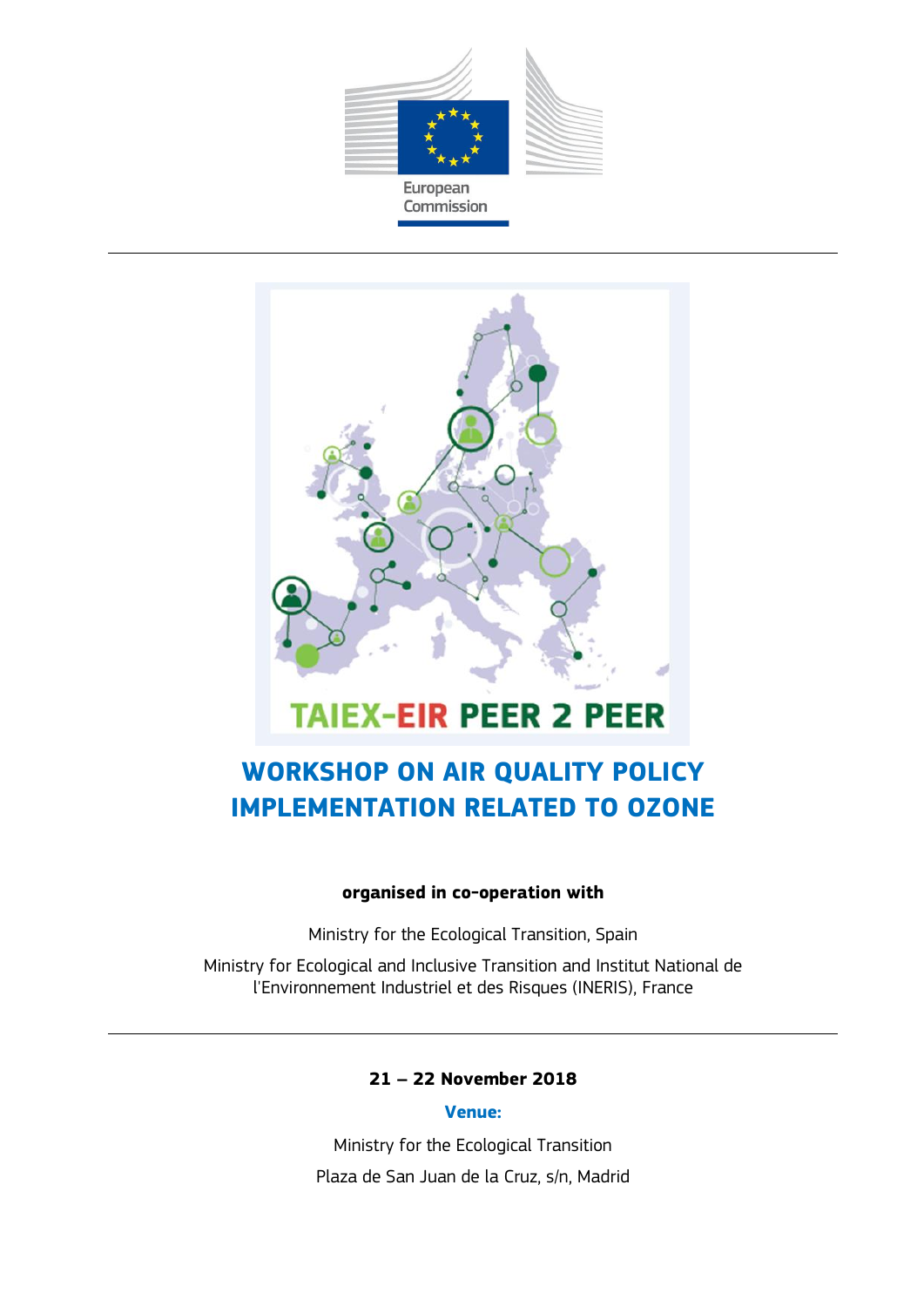#### **Participating EU Member States:**

Spain, France, Denmark, Germany, Greece, Italy, Latvia, Lithuania, Luxemburg, Portugal, Romania, Slovak Republic, Sweden, the Netherlands, United Kingdom, Austria, Belgium, Bulgaria, Croatia, Czech Republic, Croatia, Cyprus, Ireland

EIR 67867

Organised and funded by the **Technical Assistance and Information Exchange Instrument**  of the European Commission



### **Aim of the Workshop:**

With the **[Environmental Implementation Review \(EIR\)](http://ec.europa.eu/environment/eir/index_en.htm)** the European Commission has launched **[TAIEX-EIR Peer 2 Peer](http://ec.europa.eu/environment/eir/p2p/index_en.htm)** as a new, practical tool that facilitates peer-to-peer learning between environmental authorities. Objective of this workshop is an exchange of knowledge on the ozone challenge, impacts of ozone pollution as well as best practice to combat ozone pollution and communication strategies. The target group of the workshop are mainly experts from EU Member States' governments, agencies, regional and local authorities working on air quality policy and ozone pollution, as well as representatives of business and trade organisations, civil society, international organisations, and the research community. The workshop should offer an opportunity for a round table discussion of open questions and practical ways forward between experts from Member States dealing with the subject.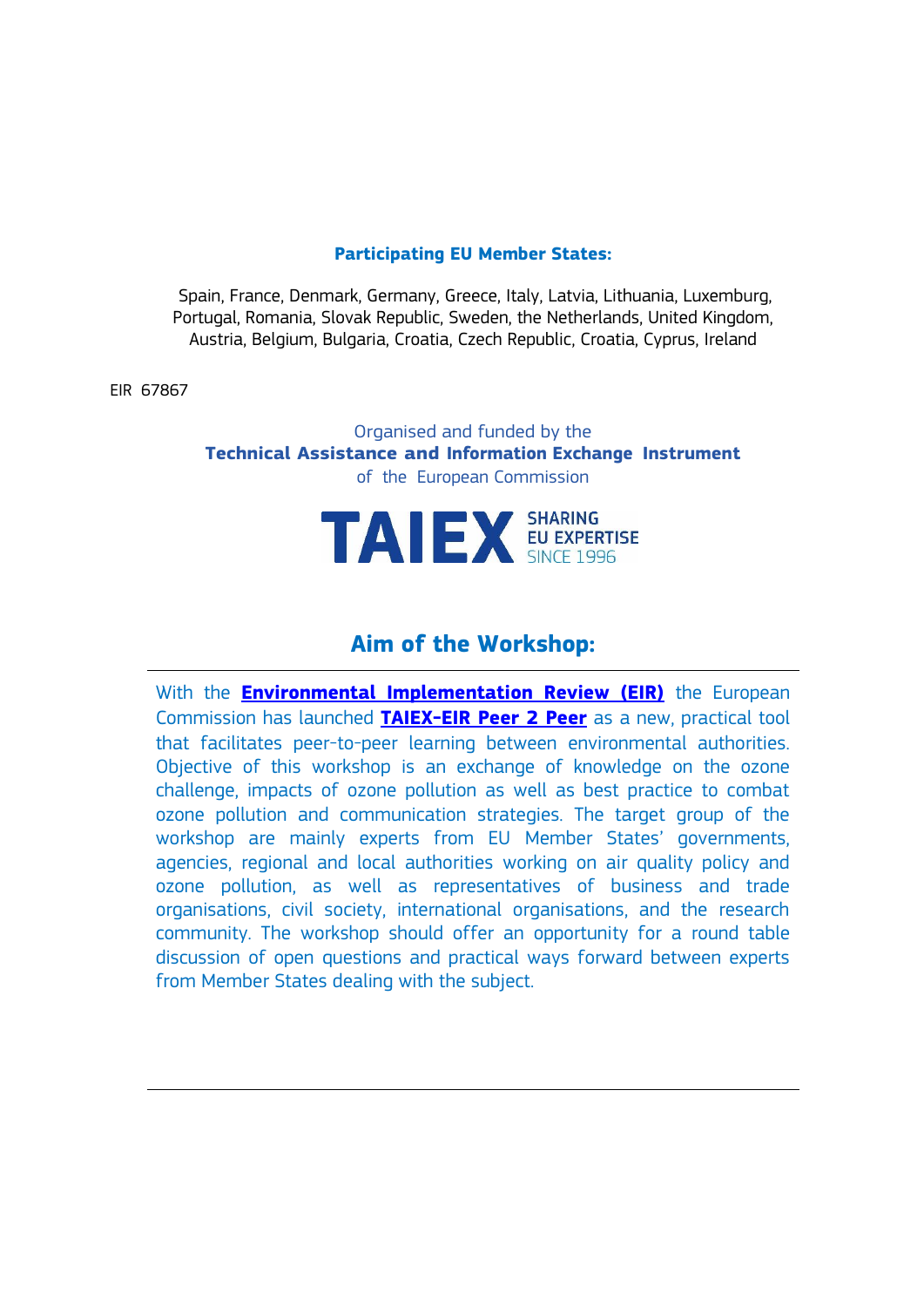| Day 1: Wednesday 21 November 2018                               |                                                                                                                                                                                                                                                                                                                                |  |
|-----------------------------------------------------------------|--------------------------------------------------------------------------------------------------------------------------------------------------------------------------------------------------------------------------------------------------------------------------------------------------------------------------------|--|
| Chair: Maj-Britt Larka                                          |                                                                                                                                                                                                                                                                                                                                |  |
|                                                                 | Deputy general Director, Ministry for the Ecological Transition                                                                                                                                                                                                                                                                |  |
| Venue: Ministry for the Ecological Transition (Conference Room) |                                                                                                                                                                                                                                                                                                                                |  |
| Plaza de San Juan de la Cruz, s/n, Madrid                       |                                                                                                                                                                                                                                                                                                                                |  |
| 11:00                                                           | Registration of participants                                                                                                                                                                                                                                                                                                   |  |
| 11:30                                                           | Welcome by Javier Cachón de Mesa, Director General of Biodiversity and<br>Environmental Quality, Ministry for the Ecological Transition, Spain (11:30-11:45)<br>Welcome by Cedric Messier, Head of the Air Quality Bureau, Ministry of Ecological<br>and Inclusive Transition, France (11:45-12:00) TBC<br><b>Introduction</b> |  |
| 12:00                                                           |                                                                                                                                                                                                                                                                                                                                |  |
|                                                                 | Tropospheric ozone in Europe: an overview by the EEA. - Alberto González Ortiz,<br>European Environment Agency (12:00-12:15)                                                                                                                                                                                                   |  |
|                                                                 | Understanding ozone. - Augustin Colette, Institut National de l'Environnement<br>Industriel et des Risques (INERIS) (12:15-12:30)                                                                                                                                                                                              |  |
|                                                                 | Questions & answers                                                                                                                                                                                                                                                                                                            |  |
| 12:45                                                           | Lunch break                                                                                                                                                                                                                                                                                                                    |  |
| 14:00                                                           | The ozone challenge in specific locations                                                                                                                                                                                                                                                                                      |  |
|                                                                 | Phenomenology of O3 episodes in Spain. - Xavier Querol, Spanish National Research<br>Council (CSIC)                                                                                                                                                                                                                            |  |
|                                                                 | Analysis and perspectives of ozone pollution in Lombardia Region. -                                                                                                                                                                                                                                                            |  |
|                                                                 | Guido Lanzani, ARPA Lombardia                                                                                                                                                                                                                                                                                                  |  |
|                                                                 | Germany. - Marion Wichmann-Fiebig, Umweltbundesamt (UBA) Germany<br>Questions & answers                                                                                                                                                                                                                                        |  |
| 15:00                                                           | Investigating the high ozone levels registered in the North of Portugal. - Alexandra<br>Monteiro, University of Aveiro - Portugal                                                                                                                                                                                              |  |
|                                                                 | Monitoring the tropospheric ozone levels in Andorra. - Antoni Vila Mur, Ministeri de<br>Medi Ambient, Agricultura i Sostenibilitat, Andorra                                                                                                                                                                                    |  |
|                                                                 | Surface ozone concentration trends in Italy (2003-2017) and possible scenarios with                                                                                                                                                                                                                                            |  |
|                                                                 | the implementation of the NECD. - Cristina Leonardi, Italian Ministry for Environment,                                                                                                                                                                                                                                         |  |
|                                                                 | Land and Sea and Giorgio Cattani, ISPRA - Institute for Environmental Protection and<br>Research                                                                                                                                                                                                                               |  |
|                                                                 | Questions & answers                                                                                                                                                                                                                                                                                                            |  |
| 16:00                                                           | Coffee break                                                                                                                                                                                                                                                                                                                   |  |
| 16:20                                                           | Panel Discussion                                                                                                                                                                                                                                                                                                               |  |
|                                                                 | Chair: Laurence Rouil, Institut National de l'Environnement Industriel et des Risques<br>(INERIS)                                                                                                                                                                                                                              |  |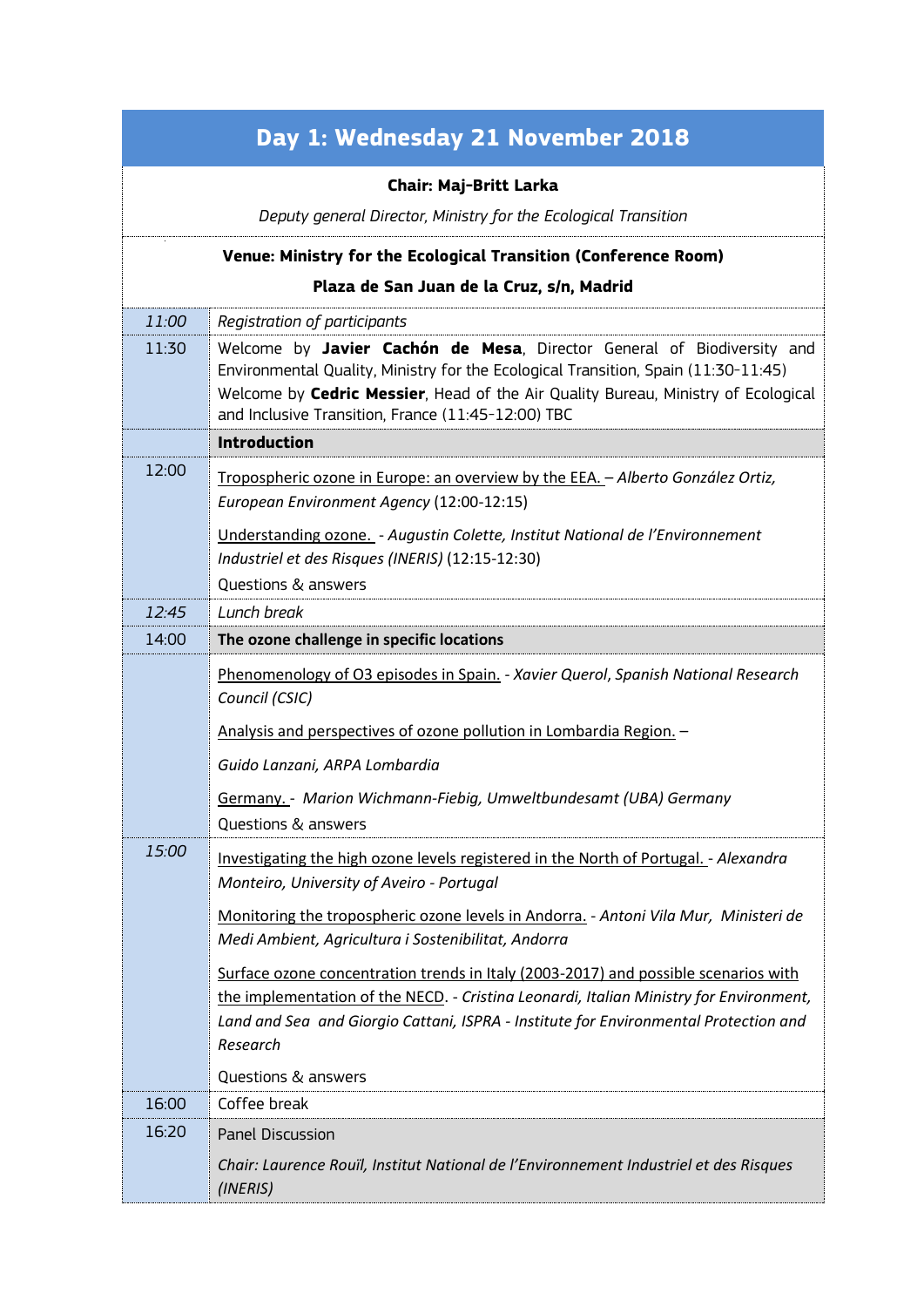|       | Identification of lessons learned and conclusions from the presented cases as well as<br>discussion on the key questions:<br>What challenges is your country/region facing regarding the implementation<br>$\bullet$<br>of ozone EU target values?<br>Did you detect in your country specific patterns in ozone trends regarding the<br>$\bullet$<br>peaks and background concentrations?<br>Do you consider that ozone patterns and trends in your country reflect the<br>$\bullet$<br>impact of mitigation strategies implemented to reduce precursors?<br>Regarding ozone air pollution, do you consider your country/cities are more<br>$\bullet$<br>influenced by local sources or by long range transport? |
|-------|------------------------------------------------------------------------------------------------------------------------------------------------------------------------------------------------------------------------------------------------------------------------------------------------------------------------------------------------------------------------------------------------------------------------------------------------------------------------------------------------------------------------------------------------------------------------------------------------------------------------------------------------------------------------------------------------------------------|
| 17.20 | Wrap-up and closing of day 1                                                                                                                                                                                                                                                                                                                                                                                                                                                                                                                                                                                                                                                                                     |
| 17:30 | End of day 1                                                                                                                                                                                                                                                                                                                                                                                                                                                                                                                                                                                                                                                                                                     |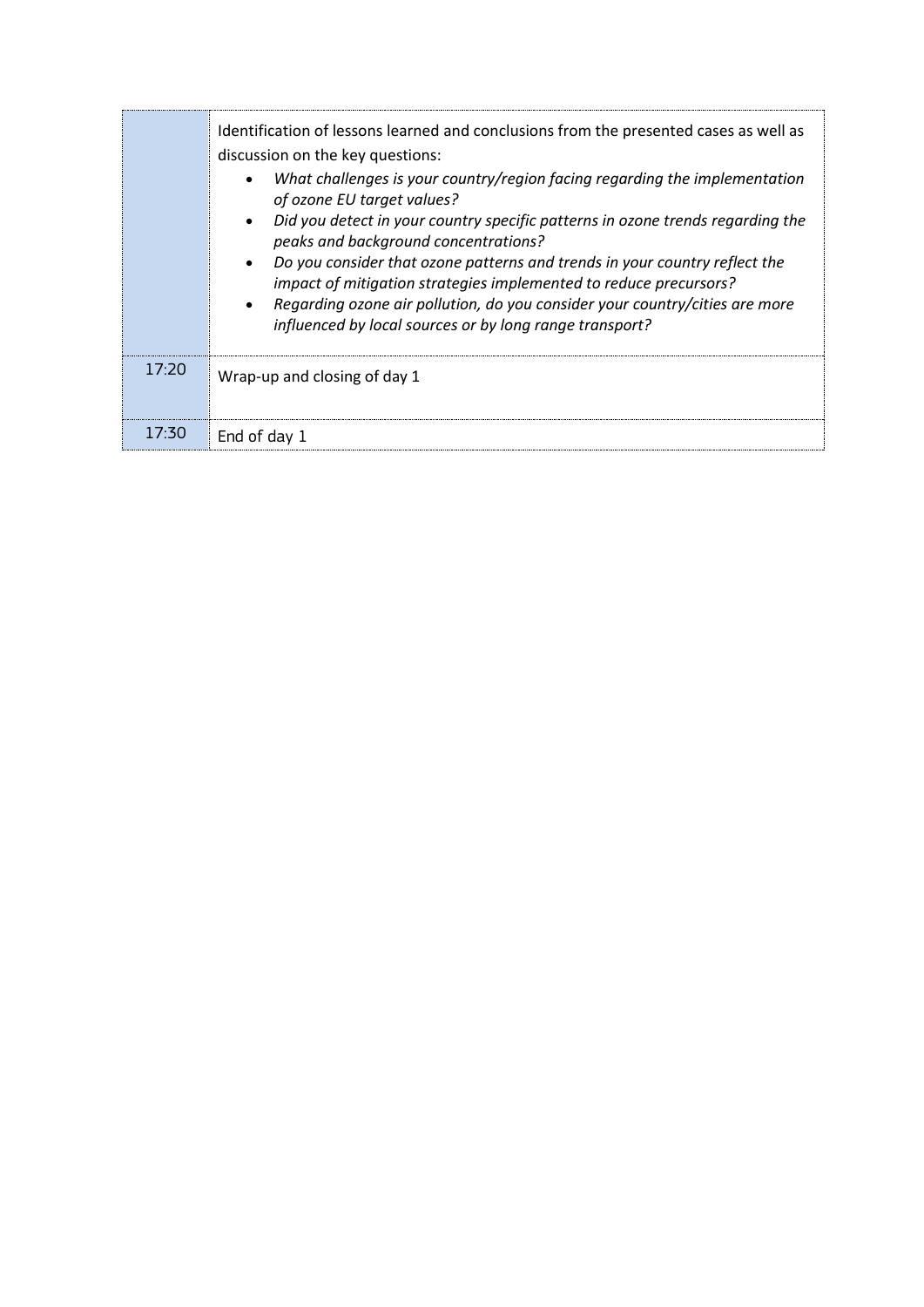| Day 2: Thursday 22 November 2018                                |                                                                                                                                                                                                    |  |
|-----------------------------------------------------------------|----------------------------------------------------------------------------------------------------------------------------------------------------------------------------------------------------|--|
| <b>Chair: Maj-Britt Larka</b>                                   |                                                                                                                                                                                                    |  |
|                                                                 | Deputy general Director, Ministry for the Ecological Transition                                                                                                                                    |  |
| Venue: Ministry for the Ecological Transition (Conference Room) |                                                                                                                                                                                                    |  |
| Plaza de San Juan de la Cruz, s/n, Madrid                       |                                                                                                                                                                                                    |  |
| 09:00                                                           | Please be reminded to sign the attendance list                                                                                                                                                     |  |
|                                                                 | The impacts of ozone on health and vegetation                                                                                                                                                      |  |
|                                                                 | Impacts on health. - Dorota Jarosinska, World Health Organisation (9:00-9:20)                                                                                                                      |  |
|                                                                 | Ozone effects on vegetation and ecosystems. - Rocío Alonso, Centre for Energy,<br>Environment and Technology (CIEMAT) (9:20-9:40)                                                                  |  |
|                                                                 | <b>Questions &amp; answers</b>                                                                                                                                                                     |  |
| 10:00                                                           | The current situation and the trends                                                                                                                                                               |  |
|                                                                 | State of art and key limitations of modelling for sensitivity analysis in measures -<br>Laurence Rouïl, Institut National de l'Environnement Industriel et des Risques (INERIS)<br>$(10:00-10:15)$ |  |
|                                                                 | Emission projections of O3 precursors in EU-28 and the potential impact on O3 levels.<br>- Markus Amann, International Institute for Applied Systems Analysis (IIASA) (10:15-<br>10:30)            |  |
|                                                                 | Questions & answers                                                                                                                                                                                |  |
|                                                                 |                                                                                                                                                                                                    |  |
| 10:40                                                           | Coffee break                                                                                                                                                                                       |  |
| 11:00                                                           | The policy dimension<br>Chair: Marta Muñoz Cuesta, European Commission                                                                                                                             |  |
|                                                                 | Past achievements and future challenges - ozone regulation under the UNECE Air<br>Convention. - Anna Engleryd, Convention on Long-range Transboundary Air Pollution<br>(CLRTAP) (11:00-11:15)      |  |
|                                                                 | WHO - Dorota Jarosinska, World Health Organisation (11:15-11:30)<br>Questions & answers                                                                                                            |  |
|                                                                 |                                                                                                                                                                                                    |  |
| 12:00                                                           | <b>Public information strategies</b><br>Panel discussion                                                                                                                                           |  |
|                                                                 | Chair: Jaume Targa, 4sfera Innova-ETC/ACM                                                                                                                                                          |  |
|                                                                 | General overview and legal requirements on informing the public. - Jaume Targa,<br>4sfera Innova-ETC/ACM                                                                                           |  |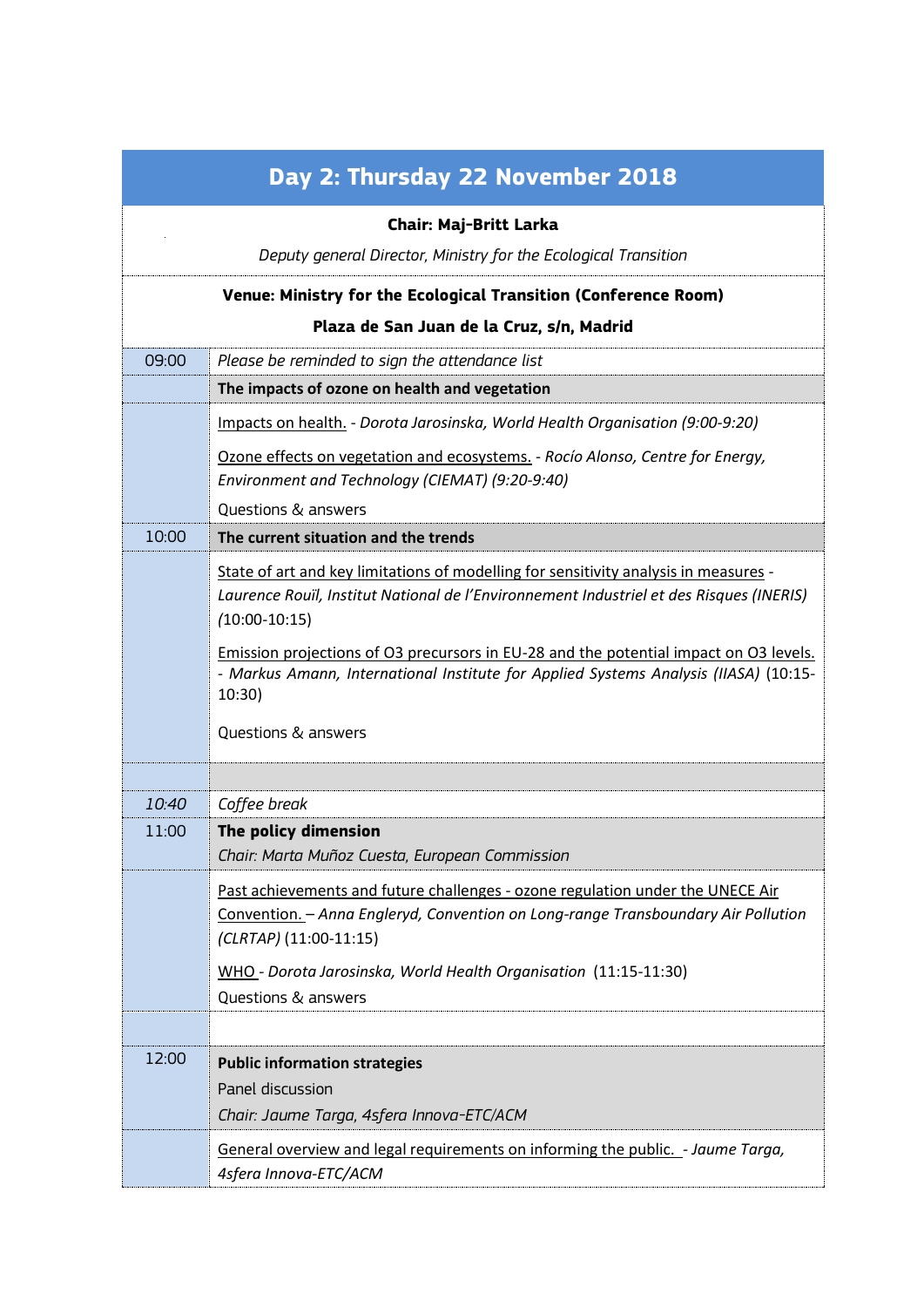|       | Experience and strategies across Belgium.- Frans Fierens, Belgian Interregional<br>Environment Agency (IRCEL - CELINE)                                                                                                                                                                                                                                                                                                                                                                                                                                                                                                                                               |
|-------|----------------------------------------------------------------------------------------------------------------------------------------------------------------------------------------------------------------------------------------------------------------------------------------------------------------------------------------------------------------------------------------------------------------------------------------------------------------------------------------------------------------------------------------------------------------------------------------------------------------------------------------------------------------------|
|       | Strategies from Italian local authorities. - Cristina Leonardi, Italian Ministry for<br>Environment, Land and Sea                                                                                                                                                                                                                                                                                                                                                                                                                                                                                                                                                    |
|       | Experience and strategies across Catalonia. - Patricia de la Viesca, Generalitat de<br>Catalunya                                                                                                                                                                                                                                                                                                                                                                                                                                                                                                                                                                     |
|       | Experience and strategies in Luxembourg. - Eric Vansuypeene, Ministère du<br>Développement durable et des Infrastructures, Luxembourg                                                                                                                                                                                                                                                                                                                                                                                                                                                                                                                                |
|       | Identification of lessons learned and conclusions from the presented cases as well as<br>discussion on the key questions:                                                                                                                                                                                                                                                                                                                                                                                                                                                                                                                                            |
|       | How are you currently informing the public during ozone episode? Do you<br>think this is sufficient?<br>How should we inform the public in order to prevent exposure to high levels of<br>ozone and/or act in order to reduce the episode?                                                                                                                                                                                                                                                                                                                                                                                                                           |
| 13:00 | Lunch break                                                                                                                                                                                                                                                                                                                                                                                                                                                                                                                                                                                                                                                          |
| 14:00 | Strategies and measures to combat ozone pollution                                                                                                                                                                                                                                                                                                                                                                                                                                                                                                                                                                                                                    |
|       | O3 sensitivity by reducing emissions of precursors in Barcelona - Maria Teresa Pay,<br>Barcelona (10 min)                                                                                                                                                                                                                                                                                                                                                                                                                                                                                                                                                            |
|       | Ozone reduction strategies in the context of other air quality management priorities -                                                                                                                                                                                                                                                                                                                                                                                                                                                                                                                                                                               |
|       | Markus Amann, International Institute for Applied Systems Analysis (IIASA) (10 min)                                                                                                                                                                                                                                                                                                                                                                                                                                                                                                                                                                                  |
|       | First estimates what could be expected from the NEC-reductions by 2030. - Marion<br>Wichmann-Fiebig, Umweltbundesamt (UBA) Germany (10 min)                                                                                                                                                                                                                                                                                                                                                                                                                                                                                                                          |
|       | The air quality plans developed for ozone in North Region of Portugal. - Alexandra<br>Monteiro, University of Aveiro - Portugal (10 min)                                                                                                                                                                                                                                                                                                                                                                                                                                                                                                                             |
|       | Questions and answers                                                                                                                                                                                                                                                                                                                                                                                                                                                                                                                                                                                                                                                |
| 15:00 | Success factors for measures to combat ozone pollution<br><b>Panel Discussion</b>                                                                                                                                                                                                                                                                                                                                                                                                                                                                                                                                                                                    |
|       | Chair: Laurence Rouïl, Institut National de l'Environnement Industriel et des Risques<br>(INERIS)                                                                                                                                                                                                                                                                                                                                                                                                                                                                                                                                                                    |
|       | Identification of lessons learned and conclusions from the presented cases as well as<br>discussion on the key questions:                                                                                                                                                                                                                                                                                                                                                                                                                                                                                                                                            |
|       | According to your experience what are the most efficient emission reduction<br>$\bullet$<br>strategies to deal ozone concentrations. Does your country run short term<br>action plans in case of episodes? What is their efficiency?<br>Did you observe increasing ozone concentrations in the city centers where<br>$\bullet$<br>NOx emissions are reduced? How do you manage this issue?<br>How to combine international/national/local action plans to mitigate with<br>$\bullet$<br>ozone concentrations? Do you think such combination is relevant?<br>How to combine climate and air pollution policies to mitigate with ozone<br>$\bullet$<br>concentrations? |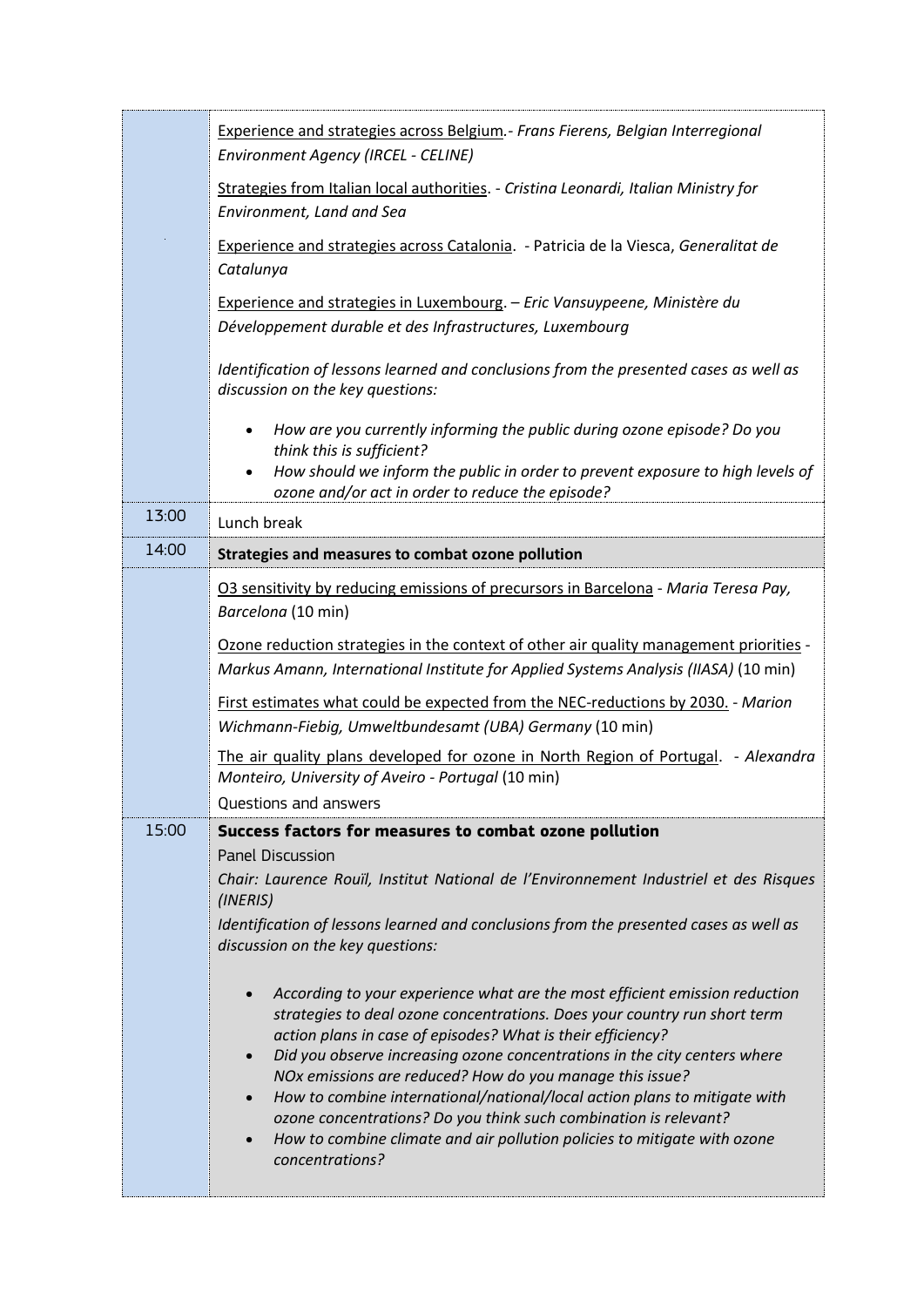| 15:50 | Short break                                            |
|-------|--------------------------------------------------------|
| 16:00 | General discussion on the conclusions and the workshop |
| 16.45 | Wrap-up and closing                                    |
| 17.00 | $\Box$ End of day 2                                    |